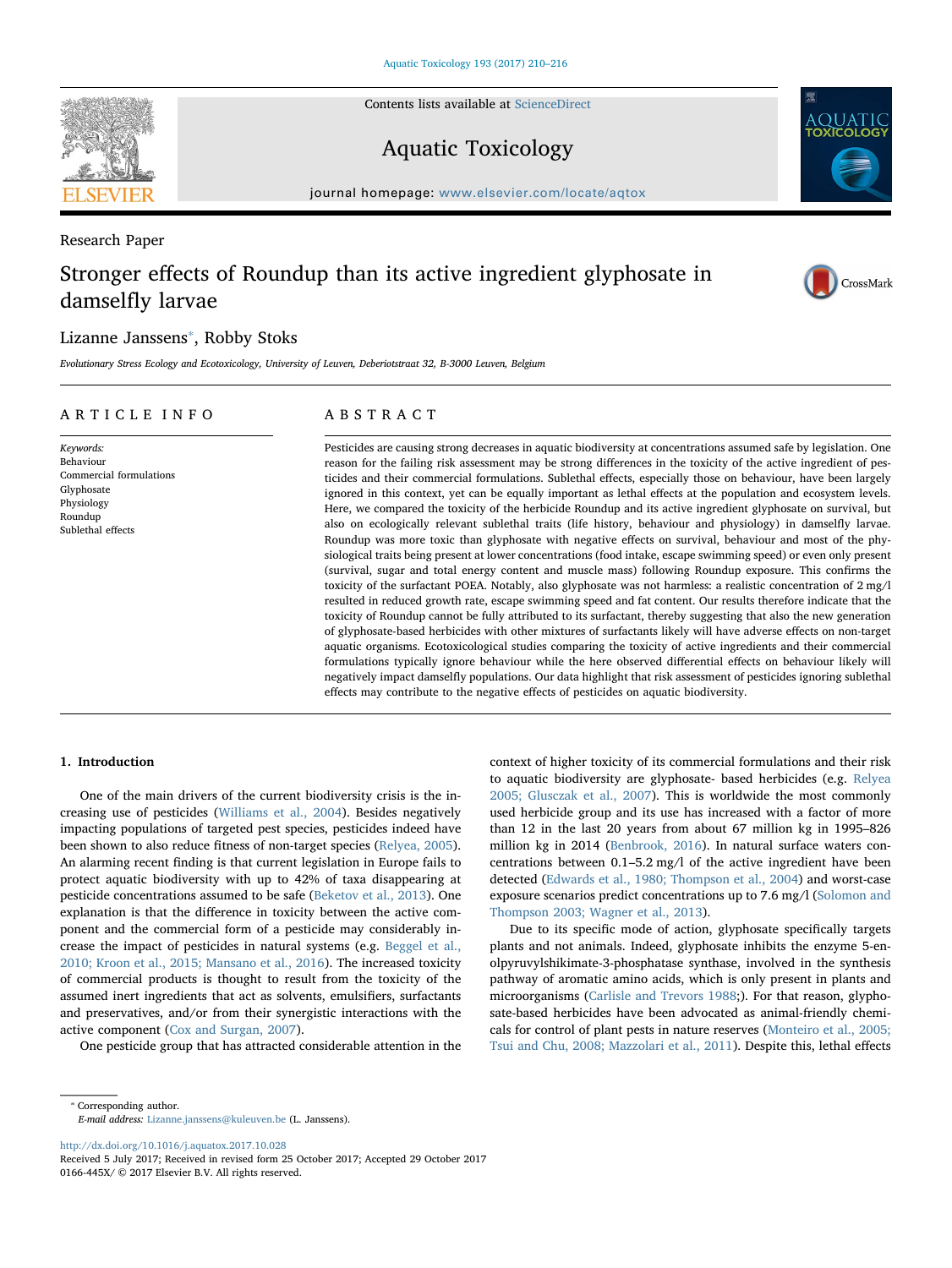of glyphosate-based herbicides on aquatic animals have been shown (e.g. crustaceans  $LC_{5048h}$  35.3-147 mg/l for glyphosate and 1.77–5.39 mg/l for Roundup ([Tsui and Chu 2003](#page-6-7)); tadpoles tested at a concentration of 3.8 mg/l of Roundup almost all died within three weeks of exposure ([Relyea, 2005\)](#page-6-1); tadpoles  $LC_{5096h}$  1.80–4.22 mg/l ([Moore et al., 2012\)](#page-6-8)). Glyphosate-based herbicides contain a surfactant which facilitates the penetration of the cuticle layer [\(Giesy et al., 2000;](#page-6-9) [Solomon and Thompson 2003\)](#page-6-9). While glyphosate can be toxic to nontarget species as well, evidence suggests that the added surfactants are more toxic, even though these surfactants are typically considered inert ingredients ([Tsui and Chu, 2003; Moore et al., 2012](#page-6-7)). The often added nonionic surfactants such as polyoxyethylene tallow amines (POEA) have been shown to disrupt the respiratory surfaces of aquatic organisms [\(Lindgren et al., 1996\)](#page-6-10) what might be the reason for their lethal effects.

There is increasing appreciation that besides lethal effects, also sublethal effects may contribute considerably to the negative impact of pesticides in natural populations ([Hanazato 2001; Dell](#page-6-11)'Omo, 2002). Sublethal effects may directly reduce population growth rates for example through reductions in body mass increase, but also indirectly by making exposed organisms more vulnerable to natural enemies. Sublethal effects of both glyphosate and glyphosate-based herbicides on life history, behaviour and physiology have been documented. For example, fish exposed for 96 h to 0.2 mg/l Roundup suffered increased oxidative damage ([Glusczak et al., 2007\)](#page-6-12), and frogs exposed for 21 days to 0.1 mg/l Roundup had a lower growth rate [\(Paetow et al., 2012](#page-6-13)). The larval amphibian stage seems to be less sensitive, since [Miko et al.](#page-6-14) [\(2017\)](#page-6-14) documented that tadpole behaviours were often only affected at 6.5 mg/l of a glyphosate-based herbicide. In general, invertebrates might be less sensitive than vertebrate species. For example, in damselfly larvae, concentrations from 1.5 (Roundup) to 2 (glyphosate) mg/l reduced growth, increased the (foraging) activity and resulted in higher expression levels of the stress protein Hsp70 [\(Janssens and Stoks 2012,](#page-6-15) [2013\)](#page-6-15), while lower concentrations had no effect. [Hansen and Roslev](#page-6-16) [\(2016\)](#page-6-16) even showed that the swimming behaviour of Daphnia magna was only affected starting at 14.1 mg/l glyphosate. Although several studies investigated the sublethal effects of glyphosate or glyphosatebased herbicides, very few studies directly compared such effects between glyphosate and its commercial formulations (but see e.g. [Howe](#page-6-17) [et al., 2004](#page-6-17) [growth and development]; [Peixoto 2005](#page-6-18) [mitochondrial energetics]; [Webster et al., 2014](#page-6-19) [reproduction]). Moreover, no studies directly compared effects on behaviour, this despite the importance of impaired behaviour for fitness and the population dynamics of species ([Pyle and Ford, 2017\)](#page-6-20). In general, studies that included behaviour when comparing the effects of the active component and the commercial form of a pesticide are rare (but see [Beggel et al., 2010](#page-5-1)). Whether the toxicity of glyphosate-based herbicides for non-target organisms is caused by the active ingredient itself or by the added products is important, since with the removal of the patent protection of glyphosate in 2000, many new glyphosate-based herbicides have been developed with other combinations of surfactants [\(Howe et al., 2004](#page-6-17)).

In this study we compared the toxicity of glyphosate and its commercial formulation Roundup® both with regard to lethal and sublethal effects on a non-target aquatic species. Roundup® is the most known commercial formulation of glyphosate and contains POEA as surfactant. Specifically, we studied ecologically relevant sublethal effects on life history (growth), behaviour (foraging behaviour and escape swimming) and physiology (energy storage, muscle mass, activity of acetylcholinesterase). As study organisms we used damselfly larvae, aquatic insects that occupy an important position in aquatic food webs, being both predators of small invertebrates and prey for large invertebrates and fish [\(Corbet, 1999\)](#page-6-21). Pesticide concentrations negatively affecting the damselfly larvae are therefore likely to have a much wider impact, since also the rest of the aquatic community may be indirectly affected. Moreover, as adult damselflies are terrestrial, pesticide effects on the aquatic larvae may affect the terrestrial communities (Stoks & Cordoba-

Aguilar 2012). As study species we chose Coenagrion pulchellum that is listed as endangered on the red list of threatened species in Flanders [\(De](#page-6-22) [Knijf et al., 2006](#page-6-22)). As many other Red List species, C. pulchellum typically is restricted to nature reserves where pesticide use is not allowed in Flanders [\(Vlaamse Gewest, 2013](#page-6-23)). However, an exception was made for glyphosate and glyphosate-based herbicides to fight invasive plant species ([Vlaamse Gewest, 2013\)](#page-6-23), making it especially relevant to study and compare effects of glyphosate and this glyphosate-based herbicide on this regionally endangered damselfly.

#### 2. Methods

#### 2.1. Collection and housing

Fifteen mated females of the damselfly C. pulchellum were collected in a nature reserve in Limburg (Flanders). Females were brought to the laboratory for egg laying and their hatchlings were placed individually in 200 ml cups filled with aerated tap water and kept under standard conditions of light (14:10 L:D), food (ad libitum Artemia nauplii seven days a week) and temperature (21 °C). When the larvae moulted into the final instar, they were used in the experiment. The offspring of each female was randomly divided over the different treatments.

### 2.2. Experimental setup

In order to compare the toxicity of Roundup with its active compound glyphosate on growth, behaviour and physiology, we exposed individual larvae to one of five treatments: control, glyphosate 1 mg/l, glyphosate 2 mg/l, Roundup containing 1 mg/l of the active compound glyphosate and Roundup containing 2 mg/l of the active compound. We took into account the concentration of the active compound in the commercial formulation, which was in our case  $450$  g/l, to obtain equal concentrations of glyphosate in the glyphosate treatments and the Roundup treatments. For Roundup the manufacturer recommends a maximum application rate of  $6.4$  ml/m<sup>2</sup>, resulting in a water concentration expected in aquatic habitats when spraying for terrestrial and aquatic weeds up to 3.7 mg/l of the active ingredient (thereby following the reasoning used in [Relyea, 2005\)](#page-6-1). The nominal concentrations used in our experiment are a factor two to four lower than this worst-case scenario. Moreover, [Solomon and Thompson, \(2003\)](#page-6-4) estimated that the glyphosate concentrations in the surface water where the pesticide is used can exceed 3 mg/l, whereas [Wagner et al. \(2013\)](#page-6-24) predicted worst case scenarios up to 7.6 mg/l. Actual concentrations reported in nature can vary between 0.1–5.2 mg/l of the active ingredient in surface waters ([Edwards et al., 1980; Thompson et al.,](#page-6-3) [2004\)](#page-6-3). This indicates that although the in our study applied glyphosate concentrations are rather high, they are likely to be encountered in water bodies when glyphosate based herbicides are sprayed.

At the start of the exposure, the larvae were individually transferred to glass jars containing 50 ml of the exposure medium. The exposure period lasted for seven days and the medium was refreshed every 24 h (static renewal experiment). Since glyphosate and Roundup are water soluble no solvent was used, hence they were dissolved in synthetic pond water (for the composition, see [Janssens and Stoks, 2013](#page-6-25)). Also the control larvae were kept in this synthetic pond water. We started 40 larvae per pesticide treatment (total of 200 larvae). The actual glyphosate concentration directly after refreshing the medium in the samples was measured at the University of Gent (Belgium) using liquid chromatography-tandem mass spectrometry (LC–MSMS) from a mixed sample of ten experimental vials per condition. For the nominal concentration of 1 mg/l the measured concentrations were 0.61 mg/l for glyphosate and 0.59 mg/l for Roundup; for the nominal concentration of 2 mg/l the measured concentrations were 1.15 mg/l for glyphosate and 1.19 mg/l for Roundup. The glyphosate concentration in the control vials was below the detection limit of 0.3 μg/l.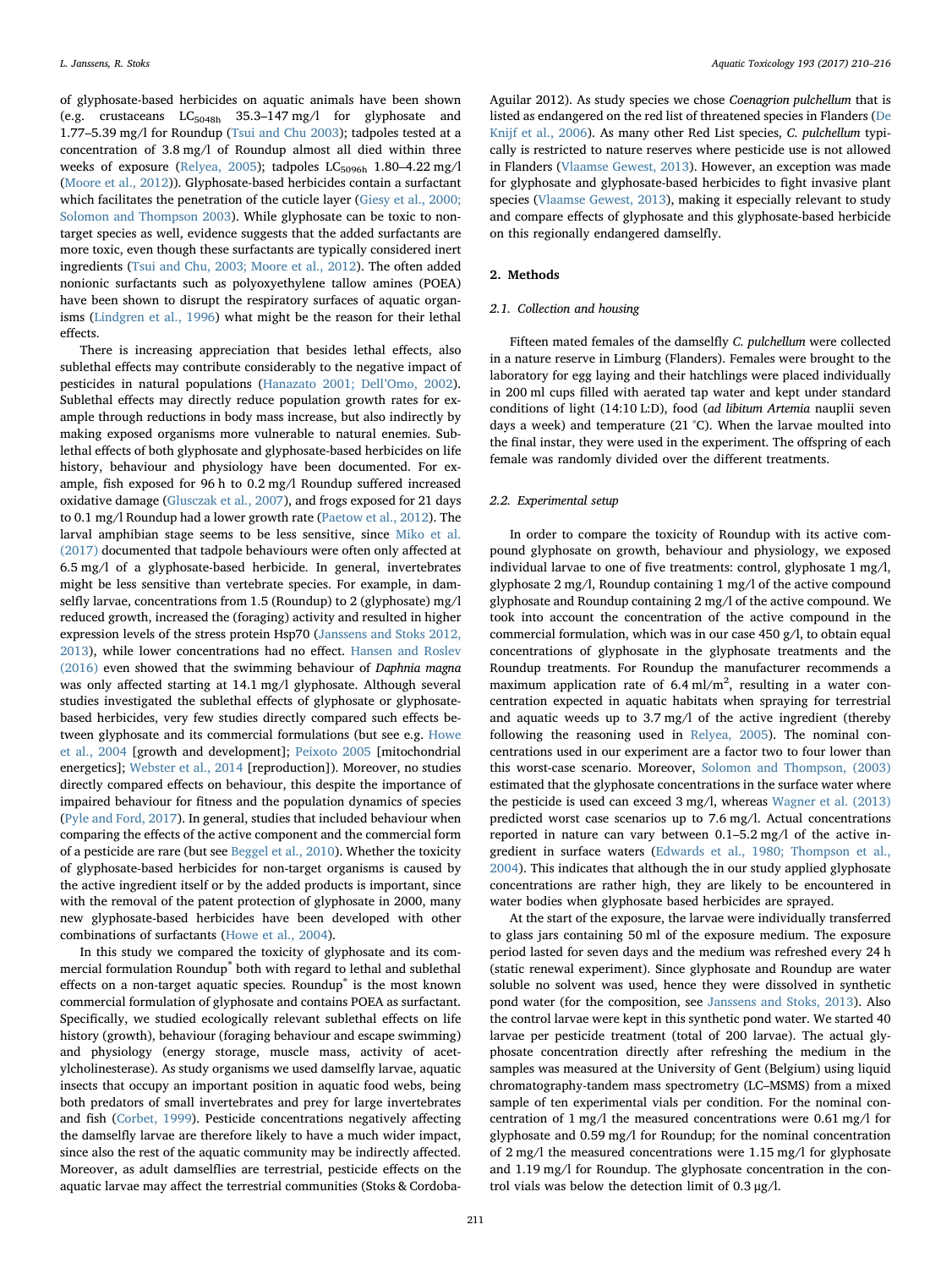#### 2.3. Response variables

We daily checked survival during the 7 day exposure period. To quantify growth rate, the larvae were weighed individually to the nearest 0.01 mg at the start and at the end of this period. Growth rate was calculated as  $[\ln \frac{1}{\text{final} \text{mass}} - \ln \frac{1}{\text{initial} \text{mass}}]/7$  days. We investigated two ecologically relevant behavioural traits: food intake and escape swimming speed. Food intake was studied on day four of the exposure period by counting the number of Artemia nauplii the larvae consumed during a 2 h foraging period following the protocol described in [Janssens and Stoks \(2013\).](#page-6-25) Per day that we quantified food intake we stored two initial samples of Artemia nauplii in 70% ethanol to afterwards count the amount of nauplii given to each individual larva. At the end of the 2 h foraging period, we collected the uneaten Artemia nauplii per vial and also stored them in ethanol. Afterwards, fixated nauplii were counted at magnification  $10 \times$  using a stereomicroscope. The number of nauplii eaten by each individual was calculated as the difference between the mean initial number of a food ration at that feeding day and the number of remaining uneaten nauplii in the vial of that larva.

Escape swimming speed is an important antipredator mechanism determining the chance of damselfly larvae to escape when attacked by dragonfly predators ([Stoks and McPeek, 2006; Strobbe et al., 2009](#page-6-26)). Escape swimming speed was recorded on the final day of the exposure period following the protocols of [McPeek et al. \(1996\)](#page-6-27) and [Stoks and](#page-6-26) [McPeek \(2006\).](#page-6-26) We used a high speed camera (Basler pi A 640, 200 Hz) which was connected to a computer using Streampix software. The swimming speed was scored in a separate room without any disturbance and all measurements were done by the same person. All treatments were tested in a random order and all trials were done between 10 h and 14 h. Individual damselfly larvae were transferred to a plastic container (32 cm  $\times$  21 cm, 4 cm high) filled with 11 of the synthetic pond water. After 10 min of acclimation time, we simulated a predator attack by tapping the larva on its abdomen with a plastic pipette, causing an escape burst swim. Swimming bouts were recorded and analyzed using Image Pro Plus v5. The escape swimming speed (expressed in cm/s) was calculated based on the distance the larvae moved during the first 0.5 s. This is the relevant time interval to escape predation by attacking dragonfly larvae ([Dayton et al., 2005\)](#page-6-28).

To quantify the physiological traits, we used two sets of animals. On the first set we quantified energy storage (protein, sugar and fat contents), and on the second set physiological traits related with the swimming speed (muscle mass and acetylcholinesterase activity). For the first set, we started by homogenizing the larvae using a pestle, diluted them 15 times (v/w) in phosphate buffer saline (PBS, 100 mM, pH 7.4) and centrifuged the samples for 5 min (16,100g, 4 °C). The resulting supernatant was used in the physiological assays. Exact sample sizes per response variable are given in the figures.

The fat content was measured following the method described in [Janssens and Stoks \(2013\).](#page-6-25) We filled a glass tube with 75 μl of the supernatant and 250 μl of sulfuric acid (100%). After heating the mixture for 15 min at 200 °C, we added 350 μl of milli-Q water. We filled the wells of a 96 well microtiter plate with 100 μl of the sample and measured absorbance at 340 nm. Fat concentrations were calculated using a standard curve of glyceryl tripalmitate. The total sugar content (glucose + glycogen) was quantified following the protocol of [Stoks](#page-6-29) [et al. \(2006\)](#page-6-29) based on the glucose kit of Sigma Aldrich USA. First, the glycogen was transformed to glucose by mixing mixed 65 μl milli-Q water, 25 μl supernatant and 10 μl amyloglucosidase (1 U/10 μl) (Sigma A7420) in a 96 well microtiter plate and incubating this mixture at 37 °C for 30 min. In the next step, 200 μl glucose assay reagent (Sigma G3293) was added and the mixture was incubated at 30 °C for 20 min. Absorbance was measured at 340 nm and the sugar concentration based on a standard curve of known concentrations of glucose and their absorbance. Since the results for glucose and glycogen concentrations were very similar, we only report the total sugar

content. Protein content was quantified following the Bradford method ([Bradford, 1976\)](#page-6-30). Total fat, total sugar and protein contents were expressed as μg/mg wet mass. All analyses were done in duplicate and the mean was used for the statistical analyses. To assess the overall energy content of the larvae we converted the concentration of the different energy storage molecules into energetic equivalents using the enthalpy of combustion ([Gnaiger, 1983](#page-6-31)): 39.5 J/mg for fat, 17.5 J/mg for sugars and 24 J/mg for proteins.

For the second set of animals, we first separated the head from the body. We measured the activity of AChE on the heads using a for insects modified version of the protocol of Ellman [\(Jensen et al., 1997\)](#page-6-32). This enzyme has an important function in the nervous system by catalysing the breakdown of acetylcholine and higher activity levels have been shown to be positively related to escape swimming speed ([Trekels et al.,](#page-6-33) [2012; Bonansea et al., 2016](#page-6-33)). We homogenized the heads in 250 μl PBS and after centrifugation we used the supernatant for the analysis. We filled a 96-well microtiter plate with 20 μl supernatant and then added 100 μl of a reaction mixture (13.2 ml PBS, 255 μl 10 mM acetylcholine iodide, 495 μl 3 mM DTNB). Absorbance at 412 nm was measured every 30 s during 30 min at 30 °C. As an estimate of the AChE activity we used the slope of the linear part of the reaction curve. To quantify muscle mass, we followed the protocol by [Swillen et al. \(2009\)](#page-6-34). We dried the individual bodies for 24 h at 60 °C and weighed them to the nearest 0.01 mg using an electronic balance. Afterwards, we added 1.5 ml NaOH (0.35 M) to break down all muscle (protein) tissue in the samples, and placed the tubes on a shaker for 24 h. The exoskeletons were dried for another 24 h at 60 °C and weighed. The muscle mass was expressed as a percentage of the total dry mass.

#### 2.4. Statistical analyses

We performed ordered heterogeneity (OH) tests associated with ANOVAs to evaluate the effects of glyphosate and Roundup. This is a more powerful approach than classical ANOVAs, since we had ordered expectations which classical ANOVAs do not take into account [\(Rice](#page-6-35) [and Gaines, 1994a, 1994b\)](#page-6-35). The OH test extends the classical ANOVA by also incorporating the ordering information of the treatment groups; more specifically it combines the p-value derived from the classical ANOVA with a Spearman's rank correlation between the observed and expected ranks of the groups, to obtain a p-value for the ordered test. For each pollutant (glyphosate or Roundup) we had the a priori ordered prediction that the pesticide effects would be stronger at the higher than at the lower concentration. Since it was not possible to make a priori ordered expectations across all five treatment levels (for example, whether 1 mg/l Roundup would be more or less toxic than 2 mg/l glyphosate), we ran separate OH tests for glyphosate and Roundup.

To test for the effects of the pesticide treatment on all response variables we used OH tests associated with ANOVAs with a normal error structure, except for survival (dead vs alive) during the exposure period we used a binomial error structure. When an OH test indicated a significant pesticide effect, we performed a Dunnett post hoc test to investigate which of the two pesticide concentrations differed from the control. Because for models with a binomial error structure no post hoc tests can be performed, we ran separate Fisher's Exact tests to further explore the significant effects glyphosate or Roundup. For food intake and escape swimming speed the mass of the larvae was included in the models as continuous predictors, resulting in OH tests associated with ANCOVAs for these two response variables. The ANOVA assumptions were met without the need of transformations. All tests were done in Statistica v13 (Statsoft Inc, OK, USA).

#### 3. Results

Survival was affected by Roundup exposure ( $\chi^2 = 7.72$ ,  $p < 0.001$ ), but not by glyphosate exposure ( $\chi^2$  = 2.05, p = 0.18) with larvae exposed to 2 mg/l Roundup having a lower survival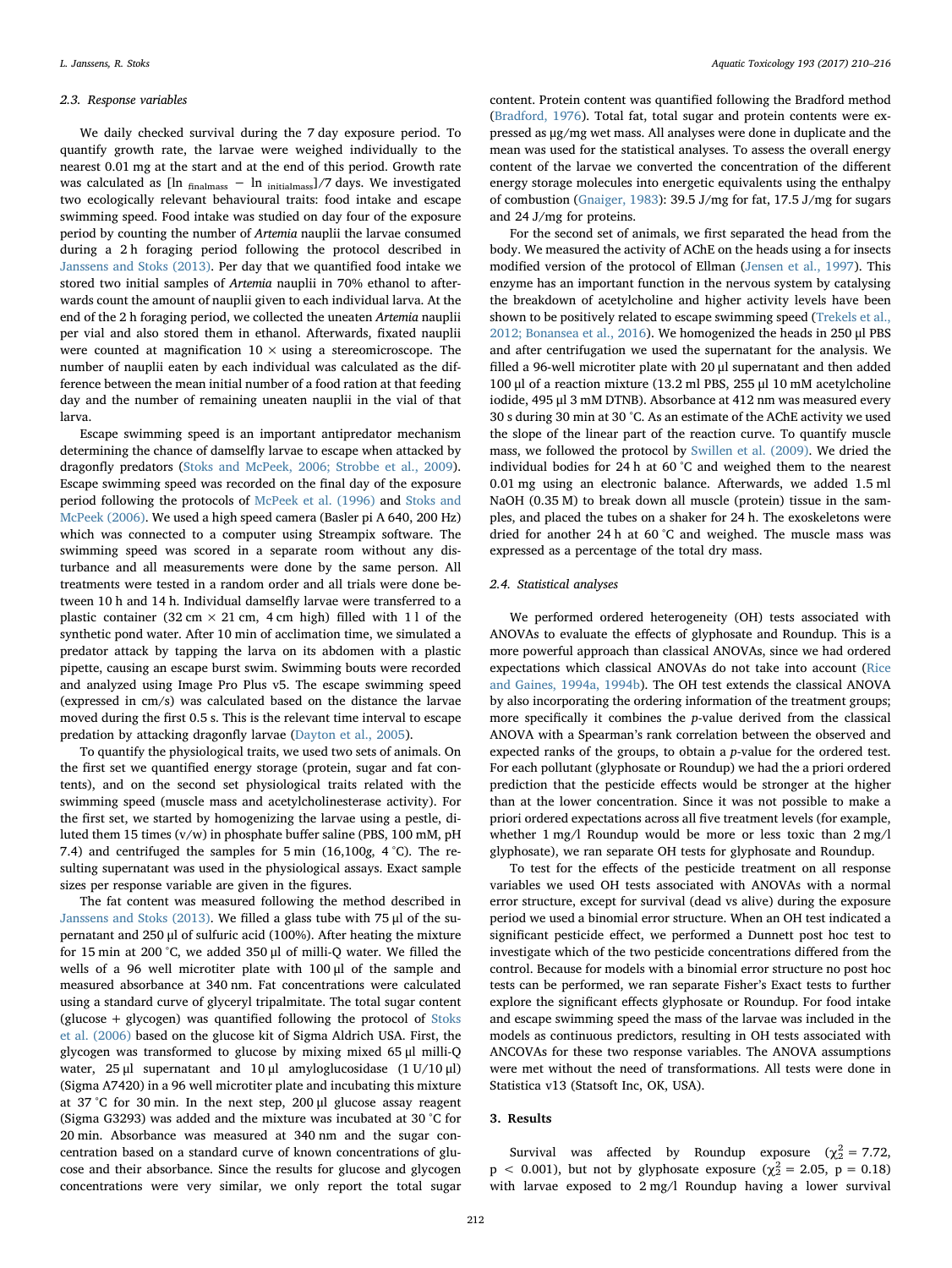<span id="page-3-0"></span>

Pesticide treatment

Fig. 1. (a) Percentage survival and (b) mean growth rate (with 1 SE) during the pesticide exposure period of Coenagrion pulchellum larvae. Significant differences from the control based on Dunnet post hoc tests, performed when the Ordered Heterogeneity test indicated a significant pesticide effect, are coded with asterisks (\* p < 0.05; \*\* p < 0.01; \*\*\*  $p < 0.001$ . Numbers above the bars represent the number of replicates.

([Fig. 1a](#page-3-0)). Both Roundup (F<sub>2,49</sub> = 14.27, p < 0.001) and glyphosate  $(F_{2,54} = 2.05, p = 0.025)$  reduced growth rate; more specifically at the highest concentration [\(Fig. 1](#page-3-0)b).

Both behavioural traits were affected by Roundup (food intake:  $F_{2,48} = 36.33$ , p < 0.001; escape swimming speed:  $F_{2,48} = 20.22$ ,  $p < 0.001$ ; [Fig. 2](#page-3-1)) and glyphosate (food intake:  $F_{2,53} = 5.71$ ,  $p$  < 0.001; escape swimming speed:  $F_{2,53} = 2.23$ ,  $p = 0.020$ ). Larvae exposed to both Roundup concentrations had a higher foraging activity and a lower escape swimming speed, while for glyphosate-exposed larvae this was only true at the highest concentration [\(Fig. 2](#page-3-1)). Heavier animals swam faster (Roundup:  $F_{1,48} = 7.20$ ,  $p = 0.010$ ; glyphosate:  $F_{1,54} = 6.43$ , p = 0.014), but did not have a higher food intake (Roundup:  $F_{1,48} = 0.012$ ,  $p = 0.91$ ; glyphosate:  $F_{1,54} = 2.83$ ,  $p = 0.10$ .

Exposure to both Roundup and glyphosate resulted in a lower fat content (Roundup:  $F_{2,48} = 26.79$ ,  $p < 0.001$ ; glyphosate:  $F_{2,54} = 23.52$ ,  $p < 0.001$ ). Additionally, Roundup significantly reduced ( $F_{2,48} = 6.68$ ,  $p = 0.044$ ) and glyphosate tended to reduce  $(F<sub>2,54</sub> = 8.45, p = 0.09)$  the sugar content. None of the pesticides affected the protein content (both  $p > 0.12$ ; [Fig. 3](#page-4-0)c). Fat contents were lower in all pesticide treatments, while the sugar content was only lower in larvae exposed to 2 mg/l Roundup [\(Fig. 3](#page-4-0)a-b). Integrating all energy storage molecules, the available energy was lower when exposed to Roundup ( $F_{2,48} = 13.08$ ;  $p < 0.001$ ), and tended to be lower following glyphosate exposure ( $F_{2,54} = 0.83$ ; p = 0.09; [Fig. 3](#page-4-0)d).

<span id="page-3-1"></span>

Pesticide treatment

Fig. 2. Mean (with 1 SE) (a) food intake and (b) escape swimming speed as a function of pesticide exposure of Coenagrion pulchellum larvae. Significant differences from the control based on Dunnett post hoc tests, performed when the Ordered Heterogeneity test indicated a significant pesticide effect, are coded with asterisks (\* p < 0.05; \*\*  $p$  < 0.01; \*\*\*  $p$  < 0.001). Numbers above the bars represent the number of replicates.

Both Roundup concentrations reduced the muscle mass  $(F<sub>2.48</sub> = 26.74, p < 0.001)$ , while glyphosate had no effect  $(F<sub>2,54</sub> = 0.49, p = 0.20; Fig. 4a)$  $(F<sub>2,54</sub> = 0.49, p = 0.20; Fig. 4a)$  $(F<sub>2,54</sub> = 0.49, p = 0.20; Fig. 4a)$ . The acetylcholinesterase activity increased in the presence of the pesticide (Roundup:  $F_{2,48} = 4.59$ ,  $p = 0.044$ ; glyphosate:  $F_{2,54} = 3.23$ ,  $p = 0.010$ ), except in animals exposed to 1 mg/l glyphosate [\(Fig. 4b](#page-5-3)).

#### 4. Discussion

Pesticide exposure resulted both in increased mortality and in sublethal effects on life history, behaviour and physiology. More importantly, although both glyphosate and Roundup caused adverse effects, there were strong differences in toxicity with the active compound glyphosate being less harmful than an equivalent level of the commercial formulation Roundup. We will first discuss in general the pesticide effects and afterwards zoom in on the differences between glyphosate and Roundup.

#### 4.1. Pesticide effects

The high Roundup concentration caused a significant reduction in survival of the damselfly larvae during the exposure period. Importantly, the concentrations used in this experiment are realistic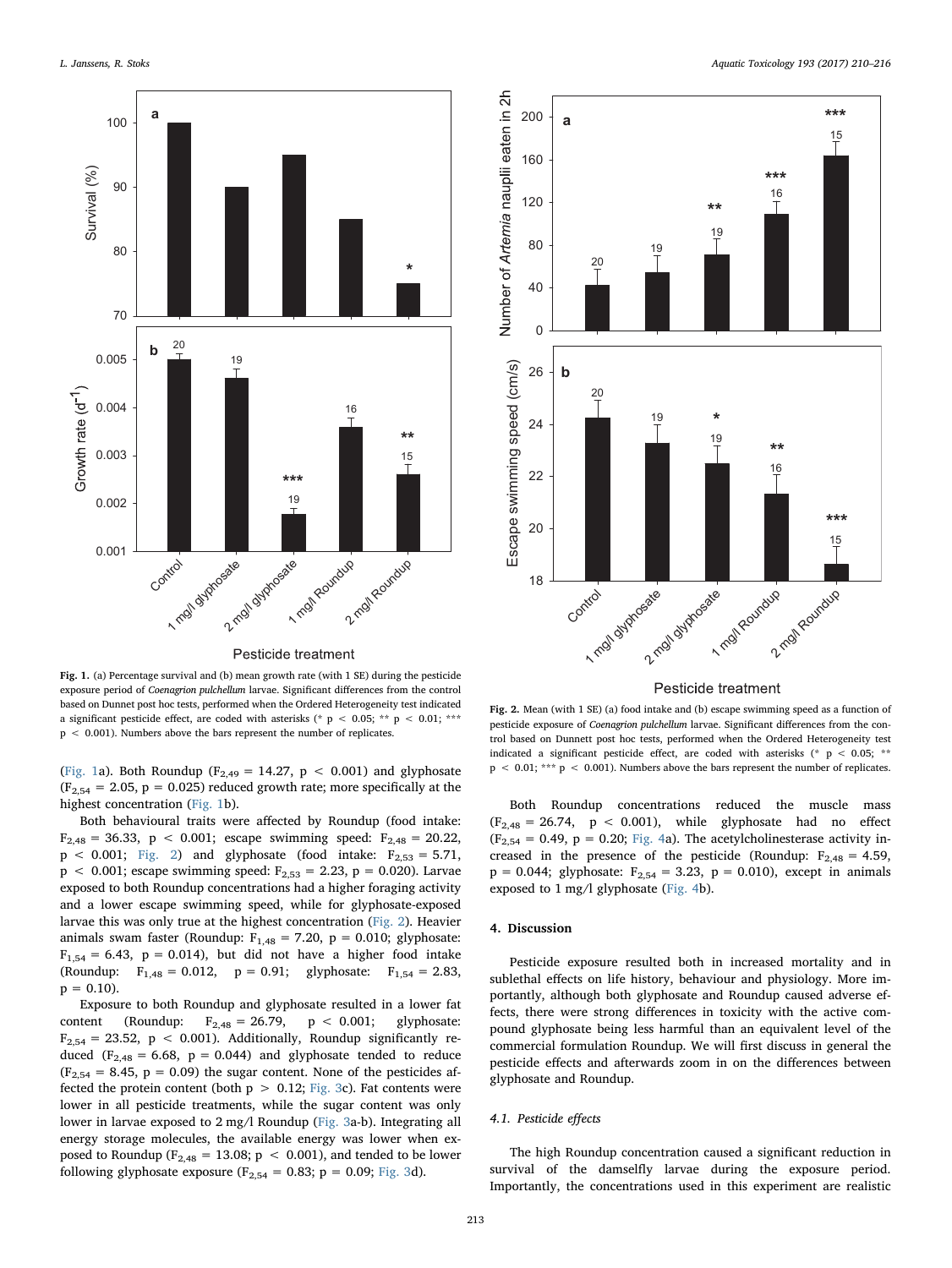<span id="page-4-0"></span>

Fig. 3. Mean (with 1 SE) levels of energy storage molecules: (a) fat content, (b) sugar content, (c) protein content and (d) total energy content as a function of pesticide exposure of Coenagrion pulchellum larvae. Significant differences from the control based on Dunnett post hoc tests, performed when the Ordered Heterogeneity test indicated a significant pesticide effect, are coded with asterisks (\* p < 0.05; \*\* p < 0.01; \*\*\* p < 0.001). Numbers above the bars represent the number of replicates.

concentrations in freshwater ecosystems ([Thompson et al., 2004\)](#page-6-36), indicating that in nature this endangered species in Flanders ([De Knijf](#page-6-22) [et al., 2006\)](#page-6-22) is at risk of getting locally extinct with the current pesticide use. Lethal effects of ecologically relevant Roundup concentrations have also been reported for other non-target aquatic taxa (e.g. tadpoles: [Relyea, 2005; Moore et al., 2012](#page-6-1)).

A nominal concentration of 2 mg/l glyphosate and Roundup reduced the larval growth rate. A decrease in growth rate following glyphosate exposure has been described before in several species (e.g. crayfish: [Frontera et al., 2011;](#page-6-37) frogs: [Paetow et al., 2012\)](#page-6-13) including damselfly larvae ([Janssens and Stoks, 2013\)](#page-6-25). As the food intake increased when exposed to glyphosate and Roundup (as in [Janssens and](#page-6-15) [Stoks, 2012](#page-6-15)), behaviour cannot explain the growth reduction. Instead, energy was likely allocated to other processes away from growth; for example, to the upregulation of the expression of stress proteins ([Janssens and Stoks, 2013](#page-6-25)). This may also explain the observed reductions in energy storage and muscle mass.

The pesticide-exposed animals had a lower escape swimming speed than the control larvae. This is expected to result in an increased vulnerability to predation as damselfly larvae swim away to escape and avoid being captured during an attack ([Stoks and McPeek, 2006;](#page-6-26) [Strobbe et al., 2009\)](#page-6-26). The pesticide-induced lower swimming speed can be explained by the associated reduction in muscle mass and energy content. Although many studies reported lower escape performance under pesticide exposure (e.g. endosulfan: [Trekels et al., 2012;](#page-6-33) chlorpyrifos: [Dinh Van et al., 2014](#page-6-38)), studies on glyphosate-based herbicides including Roundup did not observe such a lower escape performance (e.g. tadpoles: [Wood and Welch, 2015](#page-6-39); salamanders: [Levis et al., 2016](#page-6-40)).

Previous studies with a shorter exposure time (24 h − 96 h) found

an inhibition of acetylcholinesterase activity when exposed to glyphosate-based herbicides (e.g, [Glusczak et al., 2007\)](#page-6-12). Instead, AChE activity was higher in the damselfly larvae that were exposed for 7 days to the pesticide in the current experiment. Given that chronic (26 d) exposure at similar glyphosate concentrations (1–6 mg/l) in mussels also did not result in an inhibition of AChE [\(Iummato et al., 2013\)](#page-6-41), the inhibition of AChE may be transient and depend upon the exposure duration.

### 4.2. Comparison between glyphosate and Roundup

Our results consistently indicate that at similar levels of the active compound, Roundup was more toxic than glyphosate with negative effects on survival, behaviour and most of the physiological traits being present at lower concentrations (food intake, escape swimming speed) or even only present (survival, sugar and energy content and muscle mass) following Roundup exposure. This extends the observations in other aquatic animals of a higher sensitivity towards Roundup than to glyphosate in terms of survival (e.g. tadpoles: [Howe et al., 2004; Moore](#page-6-17) [et al., 2012](#page-6-17); waterfleas: [Tsui and Chu, 2003](#page-6-7)). This pattern has been attributed to the toxicity of the surfactant POEA that is added to Roundup in order to increase the absorption of the active ingredient in plants ([Giesy et al., 2000\)](#page-6-9). Especially in aquatic animals the contribution of the surfactant POEA to the total Roundup toxicity can be very high (e.g. [Tsui and Chu, 2003](#page-6-7)).

So far, no other studies compared the toxicity of glyphosate and Roundup in terms of behaviour. We here identified stronger effects of Roundup than glyphosate on the escape swimming speed (decrease) and foraging activity (increase). This is expected to have important fitness effects in terms of an increased vulnerability to predation.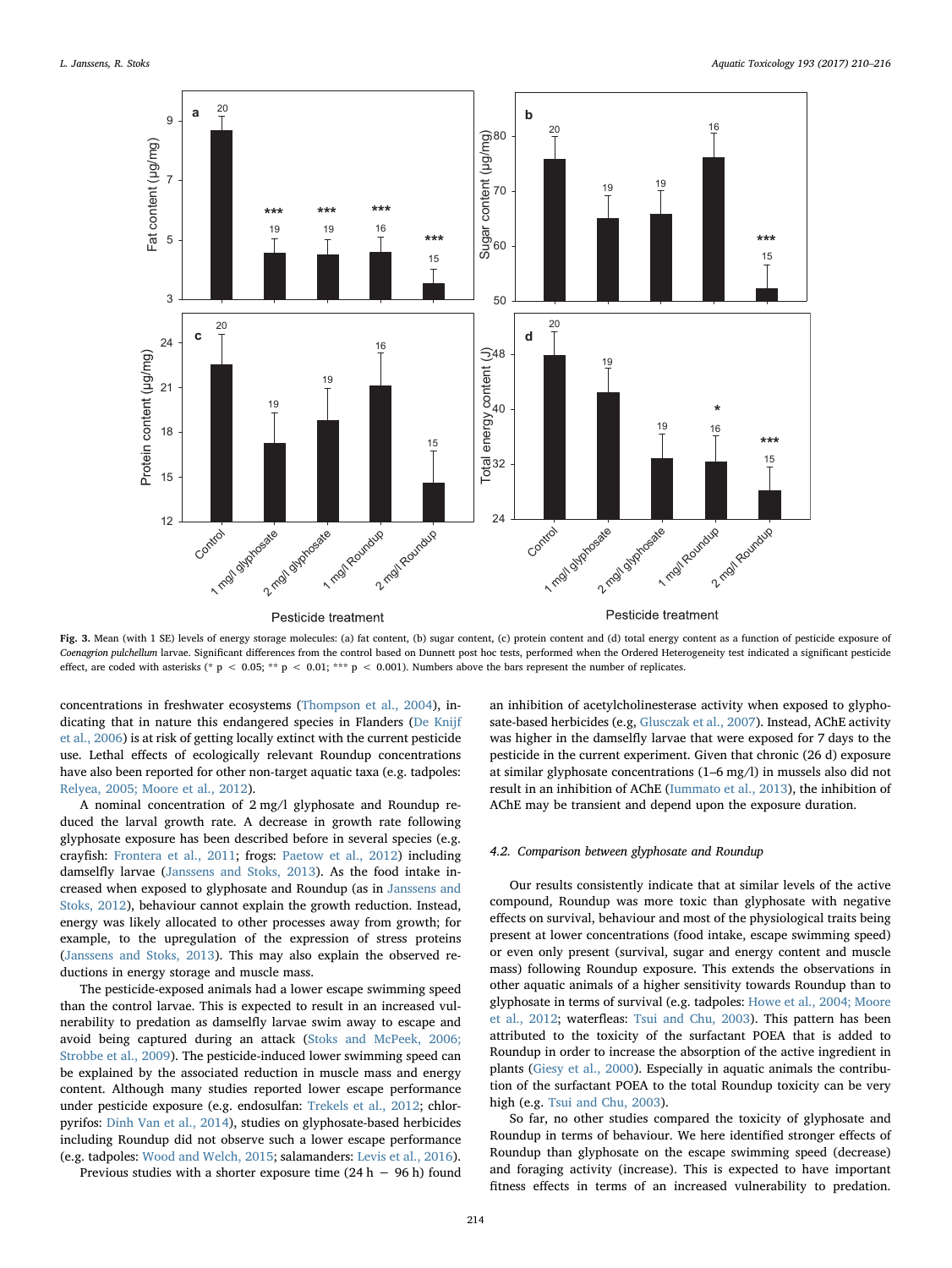<span id="page-5-3"></span>

Pesticide treatment

Fig. 4. Mean (with 1SE) (a) muscle mass and (b) AChE activity as a function of pesticide exposure of Coenagrion pulchellum larvae. Significant differences from the control based on Dunnett post hoc tests, performed when the Ordered Heterogeneity test indicated a significant pesticide effect, are coded with asterisks (\* p < 0.05; \*\* p < 0.01; \*\*\* p < 0.001). Numbers above the bars represent the number of replicates.

Indeed, in damselfly larvae a higher activity will increase the encounter rates with predators [\(Stoks et al., 2005](#page-6-42)), and a lower escape speed will increase the chance of being caught when attacked [\(Strobbe et al.,](#page-6-43) [2009\)](#page-6-43). Studies only focusing on lethal endpoints may therefore considerably underestimate the impact of Roundup in damselfly larvae and other prey organisms.

The stronger effects of Roundup on behaviour can be explained physiologically. Indeed, only Roundup caused a decrease in total energy content and muscle mass. Also in the only other study directly comparing energy storage between glyphosate and glyphosate-based herbicides, only the mixture of glyphosate and POEA reduced the protein content in the muscles and the total glycogen content of crayfish ([Frontera et al., 2011](#page-6-37)).

### 4.3. Conclusions and implications for risk assessment

We compared the toxicity of Roundup and its active compound glyphosate for the damselfly C. pulchellum. This species is endangered in Flanders where it typically occurs in nature reserves where the use of pesticides is forbidden. However, for glyphosate-based herbicides an exception was made to control invasive plant species such as the black cherry [\(Vlaamse Gewest, 2013](#page-6-23)). Our results convincingly show that applying glyphosate and especially its commercial formulations in

nature reserves may be detrimental for the locally present endangered damselflies. The here observed combination of direct lethal and sublethal fitness reductions are expected to strongly negatively impact damselfly populations and likely aquatic biodiversity.

Although several studies have demonstrated that Roundup is more toxic than glyphosate in terms of mortality for non-target species (e.g. [Howe et al., 2004; Moore et al., 2012; Tsui and Chu, 2003](#page-6-17)), much less information is available about sublethal effects at environmentally realistic concentrations (but see [Howe et al., 2004\)](#page-6-17). We could for the first time show that not only for several physiological traits (energy content and muscle mass) but also for two ecologically relevant behaviours (food intake and escape swimming) Roundup was the most toxic compound, thereby critically extending our understanding of the impact of Roundup versus glyphosate on non-target organisms. Ecotoxicological studies comparing the toxicity of active ingredients and their commercial formulations typically ignore behavioural effects ([Cox and](#page-6-2) [Surgan, 2007; Kroon et al., 2015; Mansano et al., 2016;](#page-6-2) but see [Beggel](#page-5-1) [et al., 2010](#page-5-1)). Yet, behavioural effects may not only be more sensitive and detectable at lower concentrations, they may also be highly ecologically relevant and shape population fitness and as such may play an important role when extrapolating laboratory studies to field settings where natural enemies occur (Dell'[Omo, 2002; Relyea and Hoverman,](#page-6-44) [2006\)](#page-6-44).

Notably, glyphosate was not harmless either (in contrast to [Howe](#page-6-17) [et al., 2004\)](#page-6-17): at a realistic concentration of 2 mg/l it reduced the growth rate, the escape swimming speed and the fat storage. As larval growth rate will determine the mass at emergence, which is strongly linked with reproduction, hence fitness [\(Stoks and Cordoba-Aguilar, 2012](#page-6-45)), this most likely will negatively impact the population dynamics. Also the reduction in escape performance can have severe implications as it will increase mortality by predation [\(Stoks and McPeek, 2006; Strobbe](#page-6-26) [et al., 2009](#page-6-26)).

By demonstrating a negative impact of both the commercial product Roundup and the active compound glyphosate on fitness-related traits, our study matches a recent study on fish demonstrating that both Roundup and glyphosate disturb growth and reproduction ([Webster](#page-6-19) [et al., 2014](#page-6-19)). Together with this study, our results indicate that the toxicity of Roundup cannot be fully attributed to the surfactant POEA. This is important as it indicates that also the new generation of glyphosate-based herbicides likely will have adverse effects on non-target aquatic organisms (in contrast with the predictions made by [Howe](#page-6-17) [et al., 2004](#page-6-17)).

### Acknowledgements

We thank Simon Degryse, Thomas Smith, Fenella Steyfkens and Marie Van Dievel for their help during the experiment. The comments of two anonymous reviewers helped us to improve the quality of the manuscript. A permit to capture and rear the study species was obtained from the Agency for Nature and Forests Flanders. This research was supported by a postdoctoral fellowship of FWO-Flanders to LJ, and research grants from the KULeuven (PF/2010/07 and C16/17/002) and FWO.

# References

- <span id="page-5-1"></span>[Beggel, S., Werner, I., Connon, R.E., Geist, J.P., 2010. Sublethal toxicity of commercial](http://refhub.elsevier.com/S0166-445X(17)30315-6/sbref0005) [insecticide formulations and their active ingredients to larval fathead minnow](http://refhub.elsevier.com/S0166-445X(17)30315-6/sbref0005) (Pimephales promelas[\). Sci. Total Environ. 408, 3169](http://refhub.elsevier.com/S0166-445X(17)30315-6/sbref0005)–3175.
- <span id="page-5-0"></span>Beketov, M.A., Keff[ord, B.J., Schafer, R.B., Liess, M., 2013. Pesticides reduce regional](http://refhub.elsevier.com/S0166-445X(17)30315-6/sbref0010) [biodiversity of stream invertebrates. Proc. Natl. Acad. Sci. U. S. A. 110,](http://refhub.elsevier.com/S0166-445X(17)30315-6/sbref0010) 11039–[11043.](http://refhub.elsevier.com/S0166-445X(17)30315-6/sbref0010)
- <span id="page-5-2"></span>[Benbrook, C.M., 2016. Trends in glyphosate herbicide use in the United States and](http://refhub.elsevier.com/S0166-445X(17)30315-6/sbref0015) [globally. Environ. Sci. Eur. 28, 3.](http://refhub.elsevier.com/S0166-445X(17)30315-6/sbref0015)
- [Bonansea, R.I., Wanderlin, D.A., Ame, M.V., 2016. Behavioral swimming e](http://refhub.elsevier.com/S0166-445X(17)30315-6/sbref0020)ffects and [acetylcholinesterase activity changes in](http://refhub.elsevier.com/S0166-445X(17)30315-6/sbref0020) Jenynsia multidentata exposed to chlorpyrifos [and cypermethrin individually and in mixtures. Ecotoxicol. Environ. Saf. 129,](http://refhub.elsevier.com/S0166-445X(17)30315-6/sbref0020) 311–[319](http://refhub.elsevier.com/S0166-445X(17)30315-6/sbref0020).